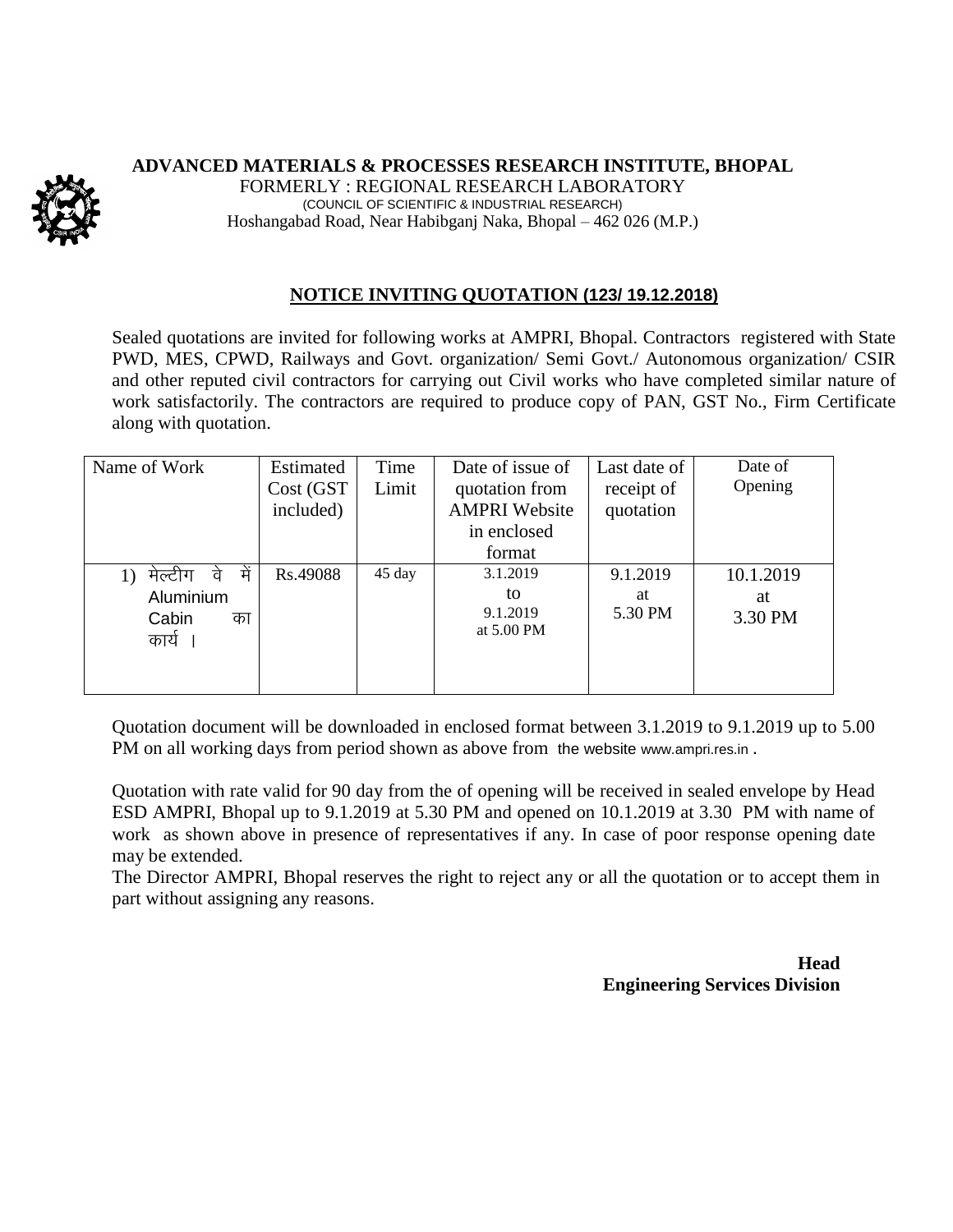## **Quotation**

Date : …..………

To,

The Director AMPRI, Bhopal

Sub : Quotation for मेल्टीग वे में Aluminium Cabin का कार्य।

Ref No.: (123/ 19.12.2018)

| S.No. | <b>Description of Item</b>      | Quantity | <b>Unit</b> | Rate  | <b>Amount</b> |
|-------|---------------------------------|----------|-------------|-------|---------------|
|       |                                 |          |             |       |               |
|       | एल्यूमिनियम पर्टीशन 5एमएम प्लेन |          |             |       |               |
|       | ग्लास पाउडर कोटिग एल्यूमिनियम   |          |             |       |               |
|       | सेक्शन आदि                      |          |             |       |               |
|       |                                 | 170.00   | Sqf         |       |               |
| 2     | फाल सीलिंग एल्यूमिनियम पाटीशन   |          |             |       |               |
|       | एवं सीलिग बोड लेवर एवं          |          |             |       |               |
|       | मटेरियल आदि।                    |          |             |       |               |
|       |                                 | 100.00   | Sqf         |       |               |
|       |                                 |          |             | Total |               |

(Rupees…………………………………………………………………………………)

I have enclosed copy of following documents

- 1. PAN Card
- 2. GST No.
- 3. Firm Certificate
- 4. Bank Detailes